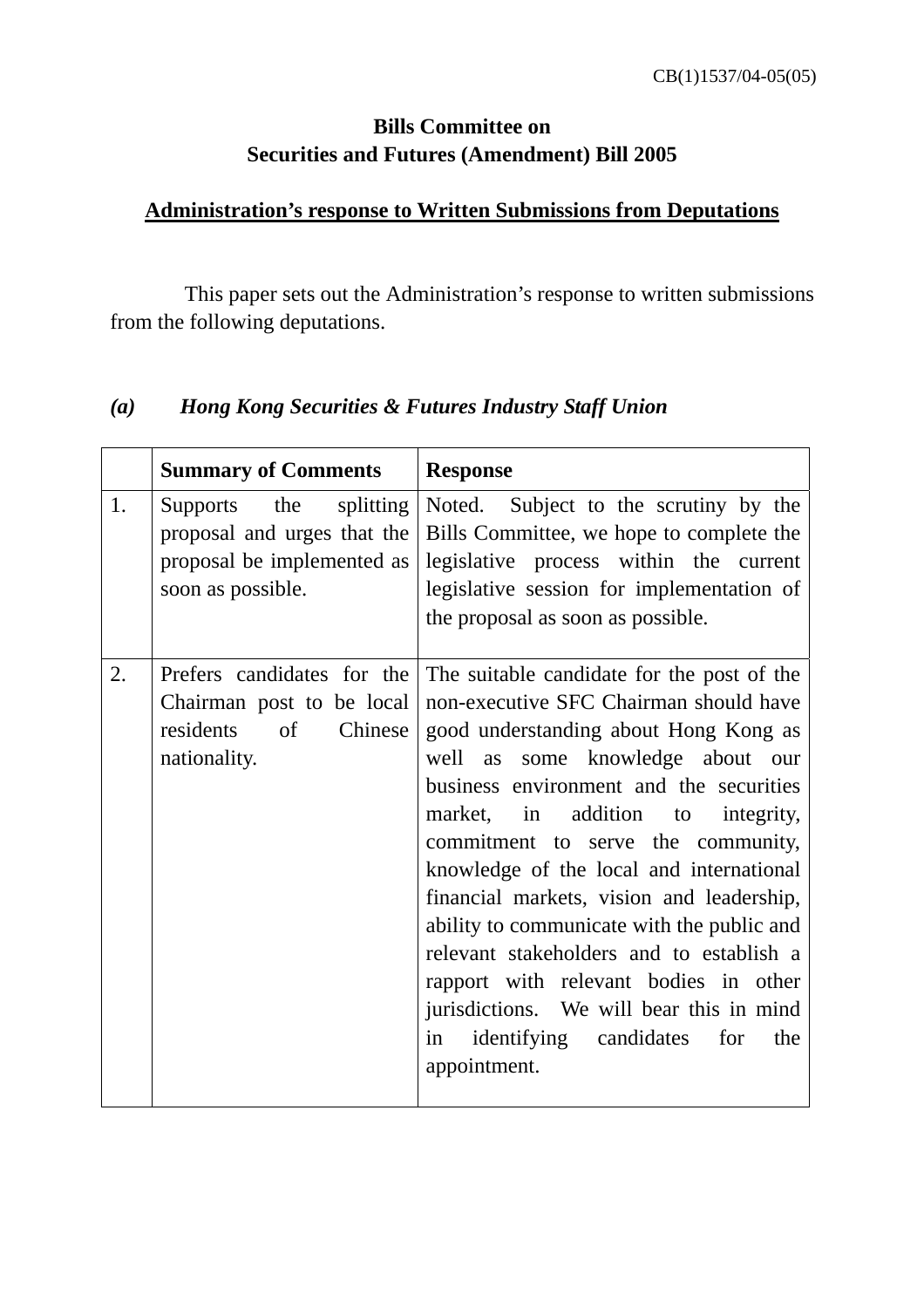|    | <b>Summary of Comments</b>                                                                                                                           | <b>Response</b>                                                                                                                                                                                                                                                                                                                                                                                                                                                                                                                                                                                                                                                                                                      |
|----|------------------------------------------------------------------------------------------------------------------------------------------------------|----------------------------------------------------------------------------------------------------------------------------------------------------------------------------------------------------------------------------------------------------------------------------------------------------------------------------------------------------------------------------------------------------------------------------------------------------------------------------------------------------------------------------------------------------------------------------------------------------------------------------------------------------------------------------------------------------------------------|
| 1. | Supports the<br>splitting<br>proposal in the spirit of best<br>practice and<br>corporate<br>governance.                                              | Noted.                                                                                                                                                                                                                                                                                                                                                                                                                                                                                                                                                                                                                                                                                                               |
| 2. | The process of selecting the<br>future Chairman and the<br>qualifications required of<br>the future Chairman should<br>be articulated to the public. | We have explained in our paper to the<br>Legislative Council Panel on Financial<br>Affairs<br>(LC)<br>Paper<br>No.<br>$CB(1)880/04-05(08))$ that the Chairman<br>will be appointed in accordance with the<br>present appointment system for advisory<br>and statutory bodies base on merit.<br>We have also set out in the same paper the<br>essential qualities we expected of the<br>future Chairman, which include integrity,<br>commitment to serve the community,<br>knowledge of the local and international<br>financial markets, vision and leadership,<br>ability to communicate with the public and<br>relevant stakeholders and to establish a<br>rapport with relevant bodies in other<br>jurisdictions. |
| 3. | Chairman post should be<br>competitive<br>with other<br>important public posts.                                                                      | The remuneration for the Please refer to paragraphs $20-21$ in the<br>Administration's paper on "Follow-up to<br>the first meeting on 22 April 2005" issued<br>to Clerk to Bills Committee on 12 May<br>2005.                                                                                                                                                                                                                                                                                                                                                                                                                                                                                                        |

# *(b) The Hong Kong Society of Financial Analysts*